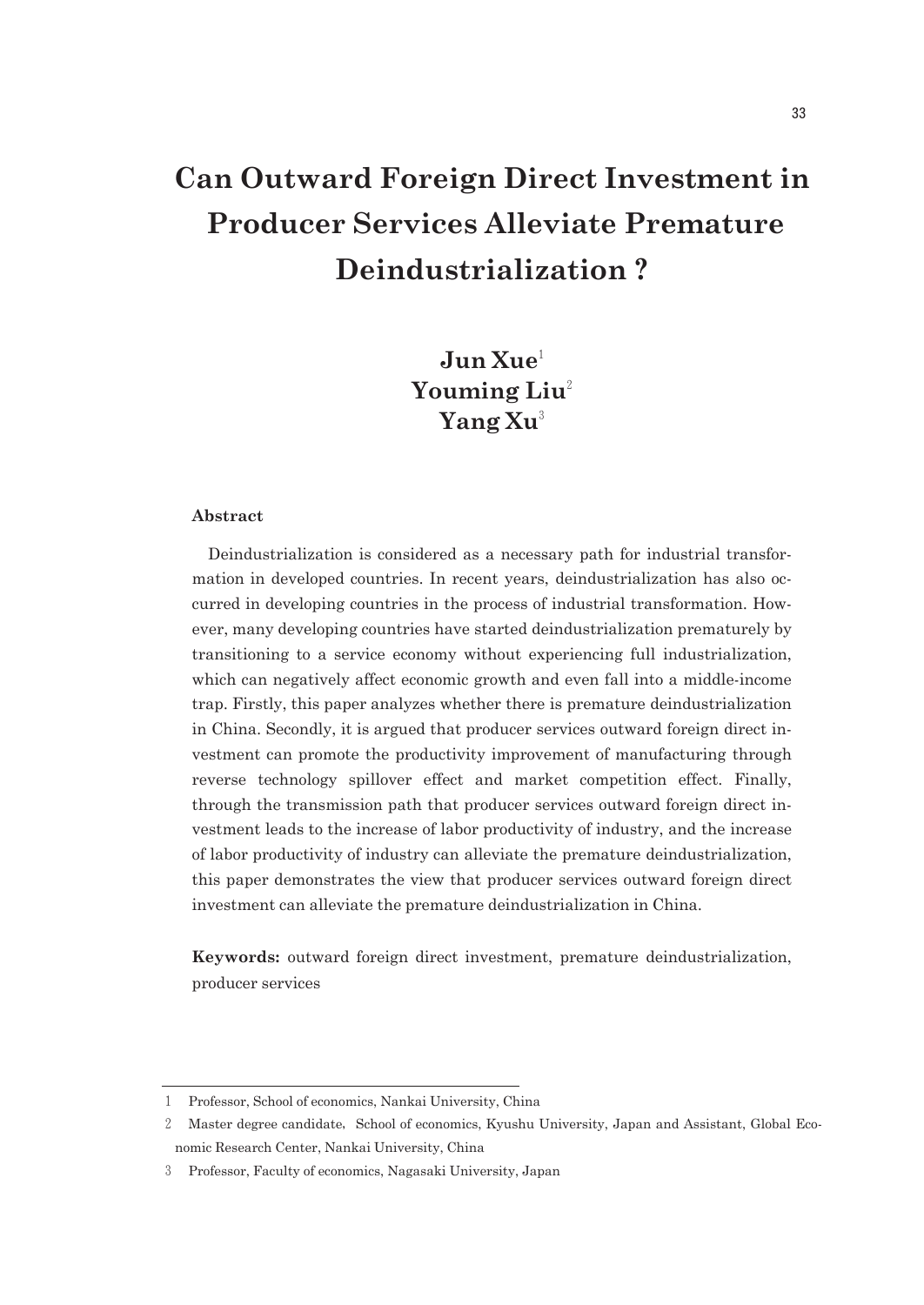## 1.**Introduction**

Since the 1980s, driven by economic globalization, the industrial structure of all regions of the world has changed dramatically, and many developed countries have shifted the pillar industries of their national economies from processing manufacturing to services, i. e., deindustrialization(Qiao Xiaonan and Yang Chenglin,2013). In the last decade, China has undergone deindustrialization due to pressures such as rising labor costs while the manufacturing industry has been transforming and upgrading. As can be seen from Figure1, after2012, China has shown a significant downward trend in both the share of gross industrial product and the share of industrial employment, indicating that China has experienced deindustrialization after 2012.



 $\overline{\phantom{a}}$  - The Industrial employment as the share of total employment

## **Figure**1**: Status of gross industrial product as a share of GDP and industrial employment as a share of total employment in China,**2006**-**2019

As for the causes of deindustrialization, the development of manufacturing in developed countries brought about high income and growth, and then with the increase in income and standard of living, people's demand shifted from manufacturing to services, which led to the deindustrialization of developed countries. This phenomenon conforms to the explanation of "Petty-Clark law". Silva  $(2019)$  argues that the decline in the share of manufacturing when the per capita income level reaches the standard of developed coun-

Source: China Statistical Yearbook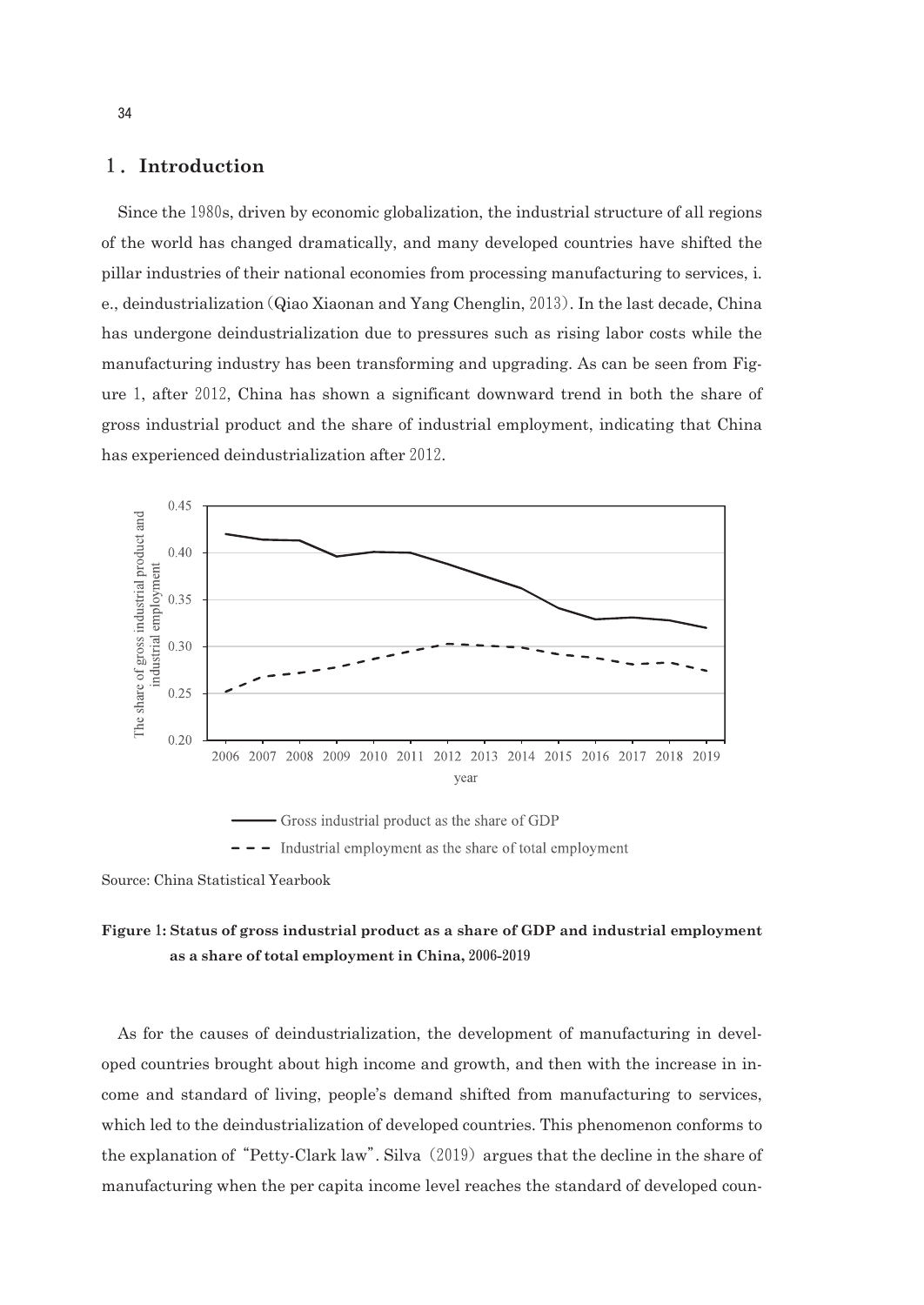Can Outward Foreign Direct Investment in Producer Services Uan Outward Foreign Direct Investment in Producer Services<br>Alleviate Premature Deindustrialization ?

tries is"typical deindustrialization", while the decline in manufacturing when a country's economy has not yet reached to the level of developed countries is"premature deindustrialization". As for the criteria of developed countries, the World Bank classifies them based on gross national income (GNI) per capita<sup>4</sup>, and Figure 2 shows the GNI per capita in China from 1987 to 2019 and the criteria for high-income countries set by the World Bank for each year, and those with GNI per capita above the criteria can be defined as high-income countries. As seen in Figure2, although China's GNI per capita has grown rapidly since the 20th century, in 2012, when deindustrialization first began, GNI per capita was only47% of the World Bank's high-income threshold, and even though it reached 82.9% of the high-income threshold in2019, it still has not reached the income level of developed countries. In addition, the deindustrialization process in developed countries such as the United States relies on advanced technology levels, which has led to a significant increase in labor productivity, coupled with a high level of automation, resulting in a reduction in the number of jobs absorbed, thus causing a considerable number of employees to flow from manufacturing to service(Hu Liansheng,2016). However, China's manu-



Source: World Bank Database

## **Figure**2**: China's GNI per capita and the World Bank's criteria for high-income level countries**

<sup>4</sup> Liu Wei, Cai Zhizhou. How to View that China is Still a Developing Country?[J]. Management World, 2018,34(09):1-15.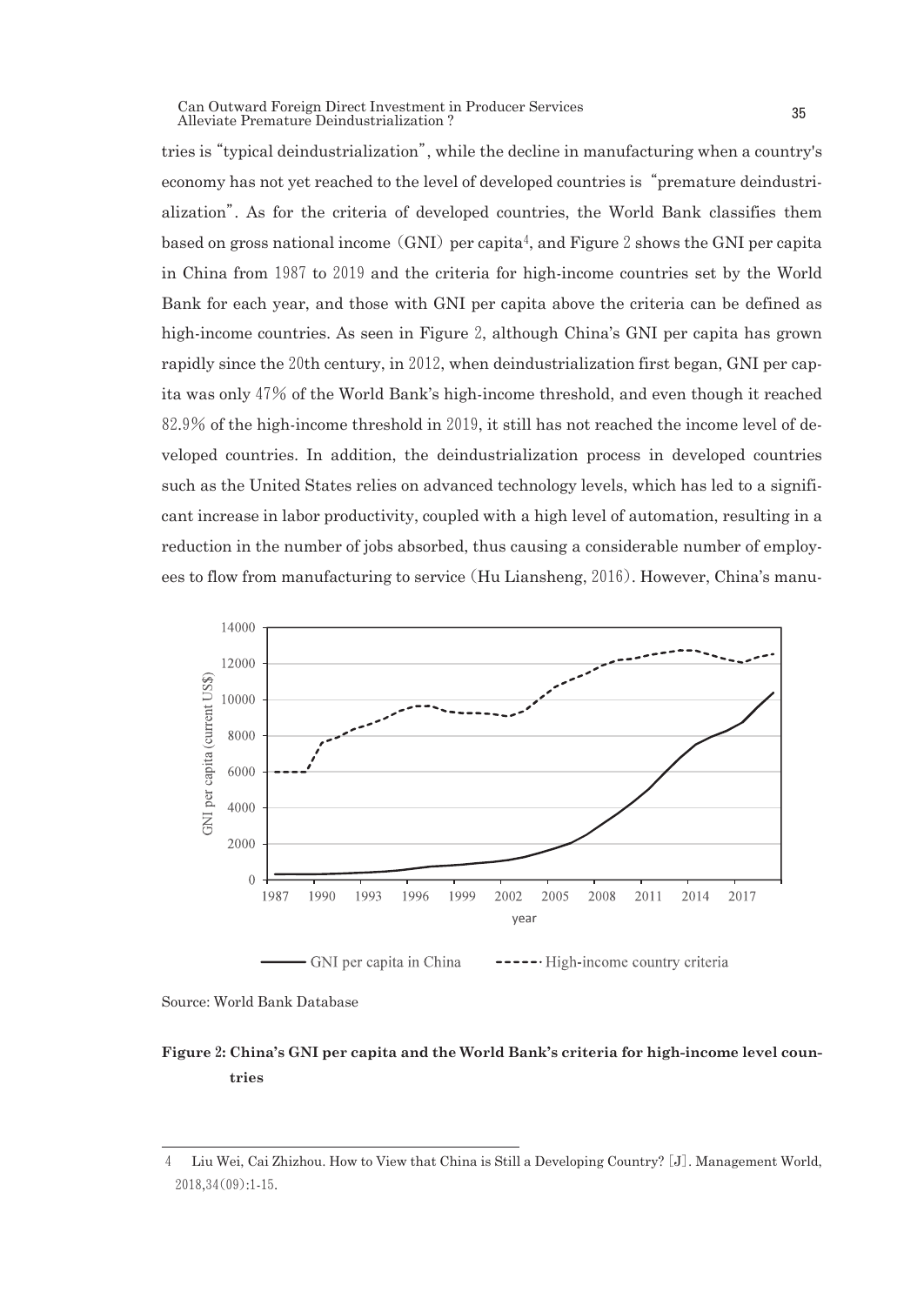facturing technology level still has a lot of room for development, labor productivity is low, and the service sector is not enough to support the national economy, which indicates that China is characterized by"premature deindustrialization". Premature deindustrialization in developing countries such as China will lead to insufficient industrial development, difficulties in economic transformation and upgrading, and even a middleincome trap (Huang Qunhui et al., 2017).

Regarding the relationship between industrialization and producer services, it is generally accepted in the academic community that the former drives the latter. Manufacturing is the condition and the root of the development of producer services(Klod,2001). Without the development of manufacturing, there would be no social demand for these intermediate service industries. Guerrieri and Meliciani (2005) also argue that manufacturing is the most important market demander for producer services. The level of development and competitiveness of producer services in a country is closely related to the manufacturing sector, and a strong industrialization base is conducive to the formation of a modern, internationally competitive, service-oriented economic system. The relationship between producer services and deindustrialization varies due to the different development status of deindustrialization. The"over deindustrialization"in the context of the immature development of advanced manufacturing industries will weaken the market demand space of producer services, and even cause the substitution of foreign producer services for domestic producer services (Wei Houkai, 2019). Data from the United States show that the "typical deindustrialization" in developed countries will promote the development of producer services. From 1977 to 1981, total employment in the United States grew by 15 percent, while producer services employment grew by 26 percent; between 1981 and 1985, total employment in the United States grew by 8 percent, while producer services employment grew by 20 percent<sup>5</sup>.

Scholars have made rich research results in the field of industrialization and deindustrialization, but less literature has studied the relationship between producer services and premature deindustrialization from the perspective of outward foreign direct investment(hereinafter referred to as OFDI). This paper analyzes whether there is"premature deindustrialization" in China based on producer services, and specifically explains how OFDI in producer services affects manufacturing and China's industrialization process. According to the Statistical Bulletin of China's Outward Foreign Direct Investment 2019, the OFDI flow in China's producer service sector accounted for  $71.2\%$  of the total OFDI

<sup>5</sup> Saskia-Sassen, The Global City: New York, London, Tokyo, New Jersey[M]. Published by Princeton University Press,2001, p.131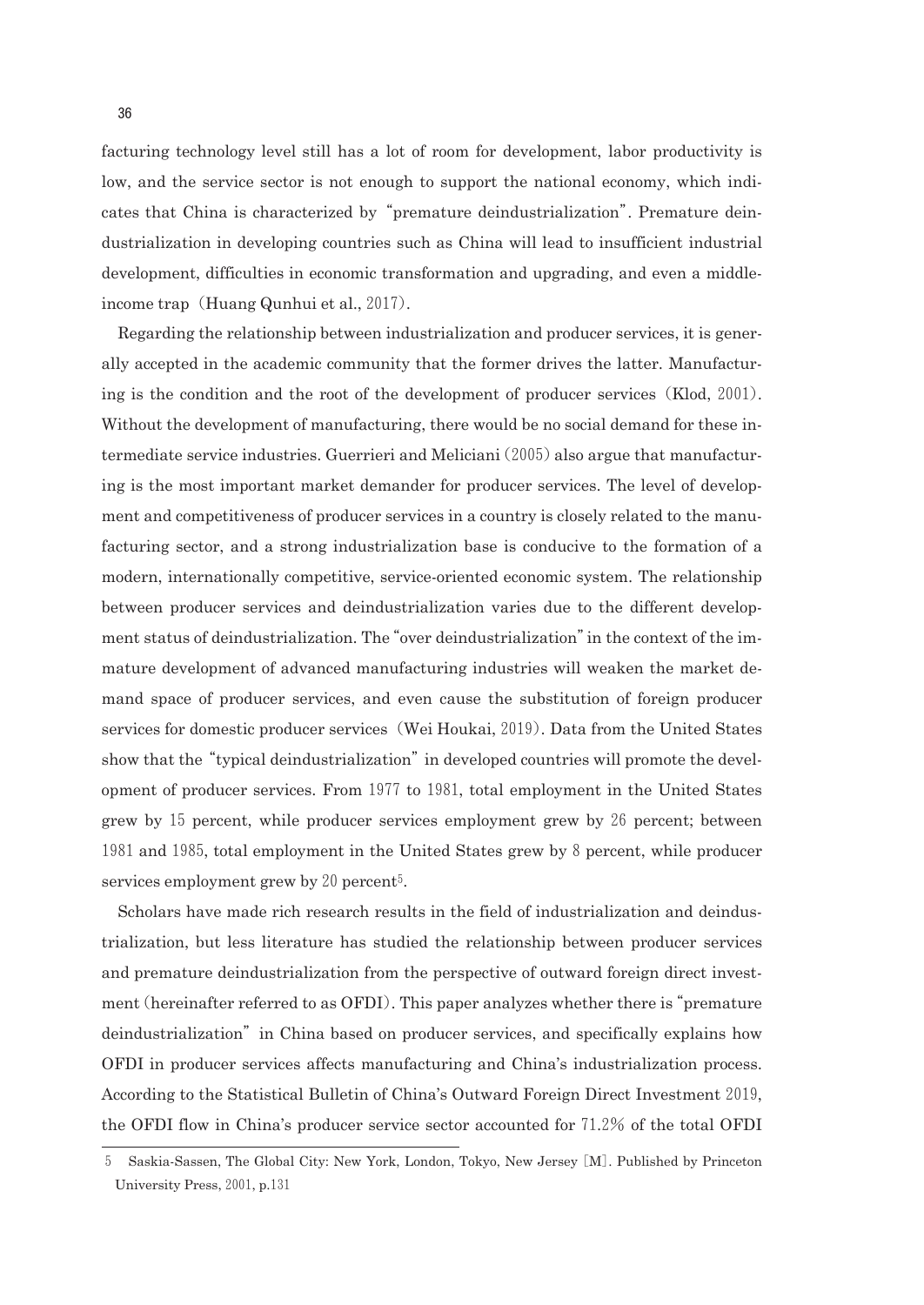Can Outward Foreign Direct Investment in Producer Services Uan Outward Foreign Direct Investment in Producer Services<br>Alleviate Premature Deindustrialization ?

flow in 2019, and the producer service sector has become a key investment area. With the development of social productivity and international division of labor, the industrial center of gravity of the global economy shows a trend of changing from an industrial economy to a service economy, and there is also a situation of deindustrialization in China. In this context, studying the relationship between OFDI in producer service and deindustrialization is conducive to promoting the optimization and upgrading of industrial structure and realizing the realistic need for the international economic circulation to promote the high-quality development of China's economy. In addition, it also plays a complementary role to the study of OFDI in producer services and premature deindustrialization.

### 2.**Theoretical analysis**

This paper will analyze how OFDI in producer services affects deindustrialization at two levels. First, OFDI in producer services can lead to improvements in the technological level and productivity of manufacturing production. Second, the increase in manufacturing productivity can alleviate "premature deindustrialization".

#### 2**.**1**OFDI in Producer Services and manufacturing productivity improvement**

The labor-biased technological advancement in the producer services has a significant promotional effect on the innovation efficiency of manufacturing(Yu Binbin and Wu Dan, 2021), and the agglomeration of producer services exerts economies of scale and technological spillover effects also promote the structural upgrading of manufacturing (Han Feng and Yang Ligao, 2020). In the perspective of the relationship between OFDI and manufacturing, Tao Aiping and Sheng Wei $(2018)$  point out that OFDI reverse technology spillover has a significant positive effect on the high-end of China's manufacturing industry. Zhang Cheng and Zhao Gang $(2018)$  also use provincial data to point out that OFDI significantly contributes to the improvement of the technological level of China's manufacturing industry. And Keller $(2000)$  argues that OFDI investors will have more significant technology spillover effects when developed countries allow OFDI from developing countries to enter core industries and technology  $R&D$ ; on the contrary, when OFDI cannot absorb the R&D knowledge and technological achievements of the host country, it will drag down the domestic technological level of the investing country to some extent. Pavlinek et al. (2009) find that, due to the limited financial resources of developing countries, increasing OFDI to obtain reverse technology spillovers is inevitably accompanied by a decline in domestic R&D capital investment, and the two offset each other leading to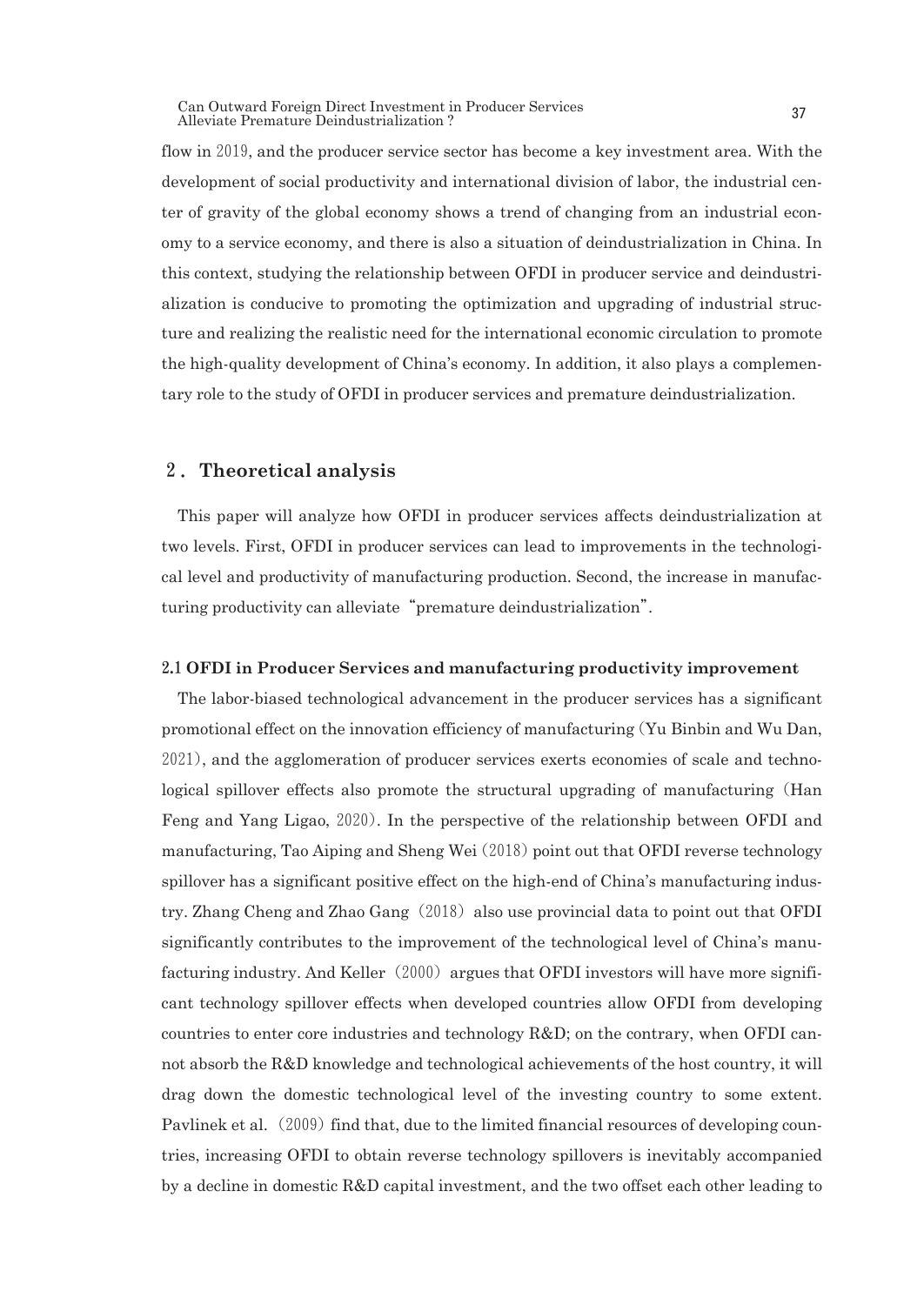uncertainty in domestic technological progress. Existing theoretical analyses focus on producer services, OFDI and Promoting manufacturing productivity, but there are few studies that combine the three, and there is controversy about whether OFDI has a catalytic effect on labor productivity or not. This section analyzes the mechanism of the role of OFDI in producer services on manufacturing productivity.

#### 2**.**1**.**1**Reverse technology spillover effects of OFDI in producer services**

Most producer service industries are technology-intensive and high-end, and their development is naturally supported by technological innovation. Since developing countries started late in this industry and have fewer channels to acquire technology, it has become an inevitable trend to learn advanced technology and absorb high-level human resources and management experience from abroad. When OFDI in producer services enters the technologically advanced developed countries, the technology spillover effect is realized through the absorption of R&D factors, cost-sharing of R&D and technology transfer. The producer services, as an important intermediate input to the manufacturing industry, is closely linked to the manufacturing industry, and the coupling coordination between China's producer services and manufacturing industry has also developed to a good stage

(Tang Xiaohua et al.,2018), so the technological development brought by OFDI in Producer Services will also promote the improvement of manufacturing labor productivity.

#### 2**.**1**.**2**Market competition effect**

The market competition effect refers to a firm's initiative to increase its own productivity level and maintain its comparative advantage among competitors with similar productivity to its own. When there are competitors in the market, firms will improve their own productivity through  $R&D$  innovation to maintain their monopoly position  $(Aghion, 2009)$ . China's producer services lags behind developed countries in terms of development and will face challenges from developed countries in the process of outward investment, so increasing productivity levels in the producer services is necessary to gain a foothold in the international market. In the domestic market, Pan Xiongfeng (2016) and Yin Sisi et al.

 $(2020)$  argue that OFDI will intensify the intensity of competition in the home market, which will also lead to a rise in R&D spending and thus increase productivity. In turn, productivity increases in producer services as an intermediate industry will drive up productivity levels in manufacturing.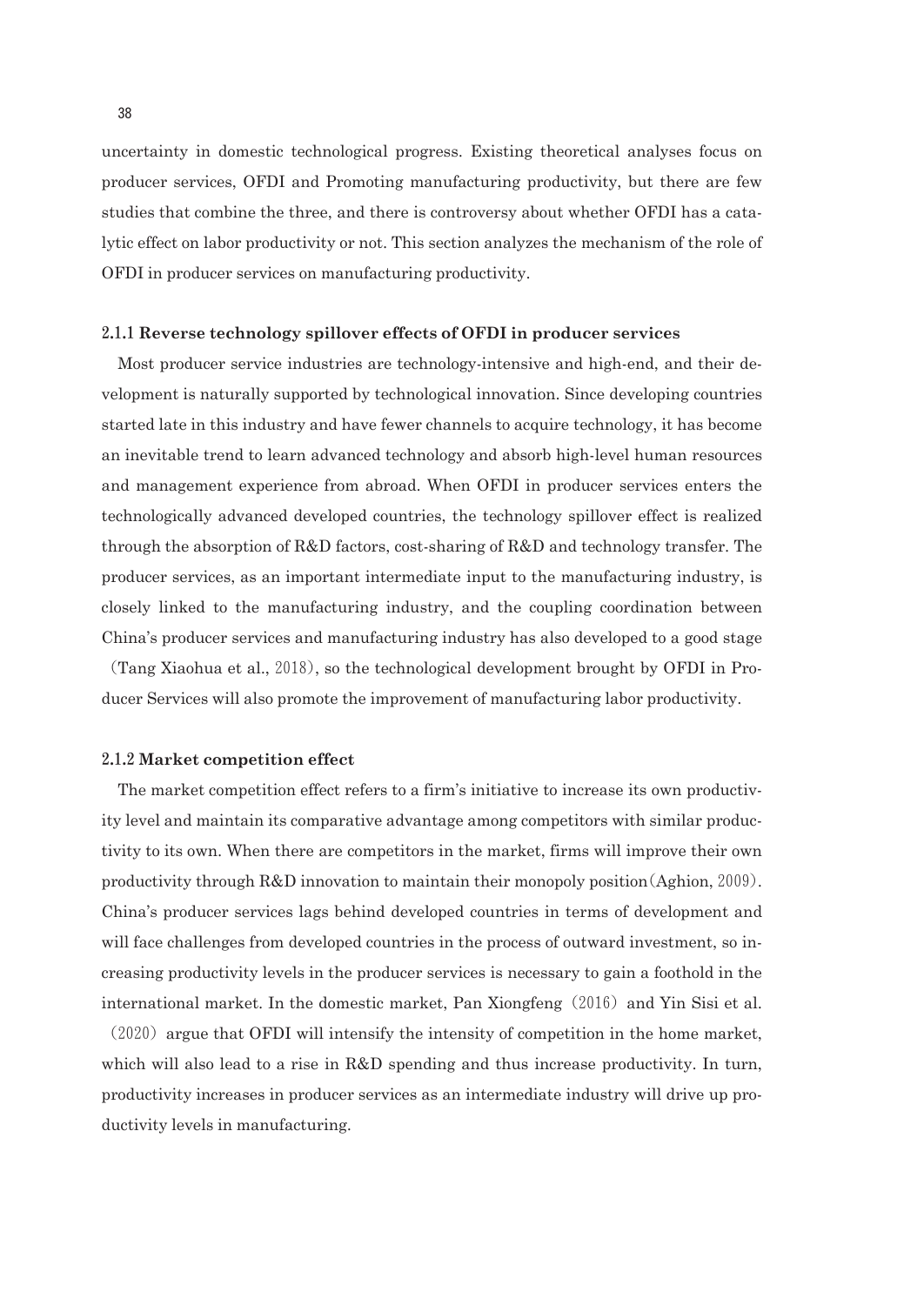Can Outward Foreign Direct Investment in Producer Services Can Outward Foreign Direct Investment in Producer Services<br>Alleviate Premature Deindustrialization ?

#### 2**.**2**Manufacturing labor productivity and premature deindustrialization**

Tregenna (2013) argues that premature deindustrialization can occur when a country's manufacturing sector begins to decline in the economy but its contribution to employment and economic development is lower than international levels. Rodrik $(2016)$  argues that premature deindustrialization is a structural transition to a service economy without a country experiencing full industrialization change. Regarding the negative effects of premature deindustrialization, Li Guomin $(2020)$  argues that premature deindustrialization can lead to reduced gains from manufacturing and weaken economic growth; it can threaten the growth potential of the services sector as an alternative to manufacturing; and it can reduce the level of per capita income at the peak of industrialization.

So why did the premature deindustrialization of developing countries occur? In the early years, some industries in developing countries, particularly labor-intensive low-end manufacturing, had a labor cost advantage, which allowed them to earn relatively large profits. As economies develop and upward pressure on labor costs emerges, profit margins will decline. If the rate of profit is lower than the rate of profit that capital can obtain by other means, then industrialization will be forced to stagnate. The capital that was used to drive industrialization will go into other sectors such as service, leading to the decline of industry, and thus the phenomenon of premature deindustrialization<sup>6</sup>. Dasgupta

 $(2006)$  argues that developing countries, such as India, should improve the efficiency of manufacturing through information and communication technology to slow down premature deindustrialization and the pathological deindustrialization. Grabowski $(2017)$  shows that inequality in developing countries can also lead to stagnation in manufacturing development and generate premature deindustrialization.

The above analysis points to the root cause of premature deindustrialization in developing countries: the failure to develop technological advantages before the industrial sector loses its comparative advantage in labor costs, resulting in labor productivity remaining at a low level. Therefore, if labor productivity of industry increases, capital will converge on the industrial sector, promoting industrialization and effectively alleviating the problem of premature deindustrialization.

<sup>6</sup> Qiao Xiaonan, Yang Chenglin. The Mechanism and Economic Performance of De-industrialization:A Research of Classified Comparison[J]. China Industrial Economics,2013(06):5-17.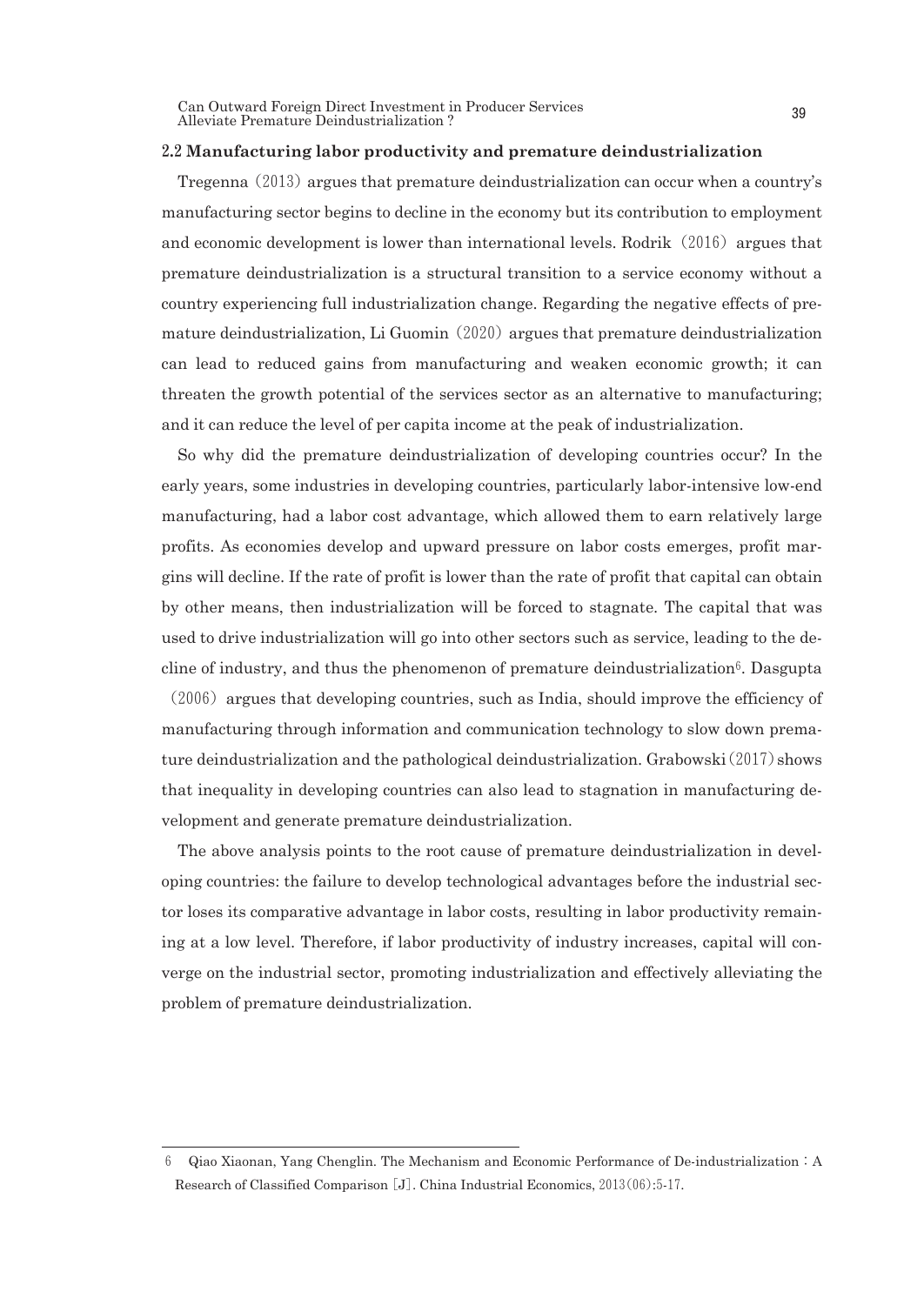## 3.**Characterizing facts**

#### 3**.**1**Status of China's premature deindustrialization**

#### 3**.**1**.**1**The metric of premature deindustrialization**

The case of whether a country's deindustrialization is"premature"can be defined in two ways. One is whether the country's deindustrialization is based on a background of high labor productivity of industry. If labor productivity of industry is low compared to that of developed countries, then there are still strong prospects for industrial development, and deindustrialization at this time is premature(Wang and Sun, 2017). The second is whether the ratio of services labor productivity to labor productivity of industry is greater than 1 (Qiao Xiaonan and Yang Chenglin, 2013). When the ratio is greater than 1, it indicates that the labor productivity of service is higher than that of industry in the process of deindustrialization, which means that the transformation of economic structure to services is efficient, this deindustrialization is considered to be a typical deindustrialization; conversely, when the ratio is less than1, this deindustrialization is considered to be a premature deindustrialization, which does not bring about an increase in overall social efficiency. And the smaller the ratio is, the deeper the premature deindustrialization is considered. Therefore, this paper argues that premature deindustrialization can be defined in terms of the level of labor productivity of industry and the ratio of services labor productivity to labor productivity of industry.

## 3**.**1**.**2 **Analysis of the current status of deindustrialization in major developed countries and China**

The previous paper analyzed the problem of premature deindustrialization in China from a theoretical point of view, so whether this phenomenon exists in China from an empirical level is further analyzed below using the labor productivity of industry and services in China, the United States and Japan in recent years.

This paper draws on the methodology of Dai Mi (2015), which uses value added divided by employment to measure the level of labor productivity. In Figure 3, labor productivity of industry is calculated by dividing industrial value added by industrial employment for each country, and labor productivity for services is calculated in the same way. The value added of industry and services used in the calculations are counted in current dollars. As can be seen from Figure 3, the labor productivity of industry and service in the United States was  $$115,030$  per person and  $$121,817$  per person in 2017, with labor productivity levels significantly higher than those of China and Japan; and the level of labor produc-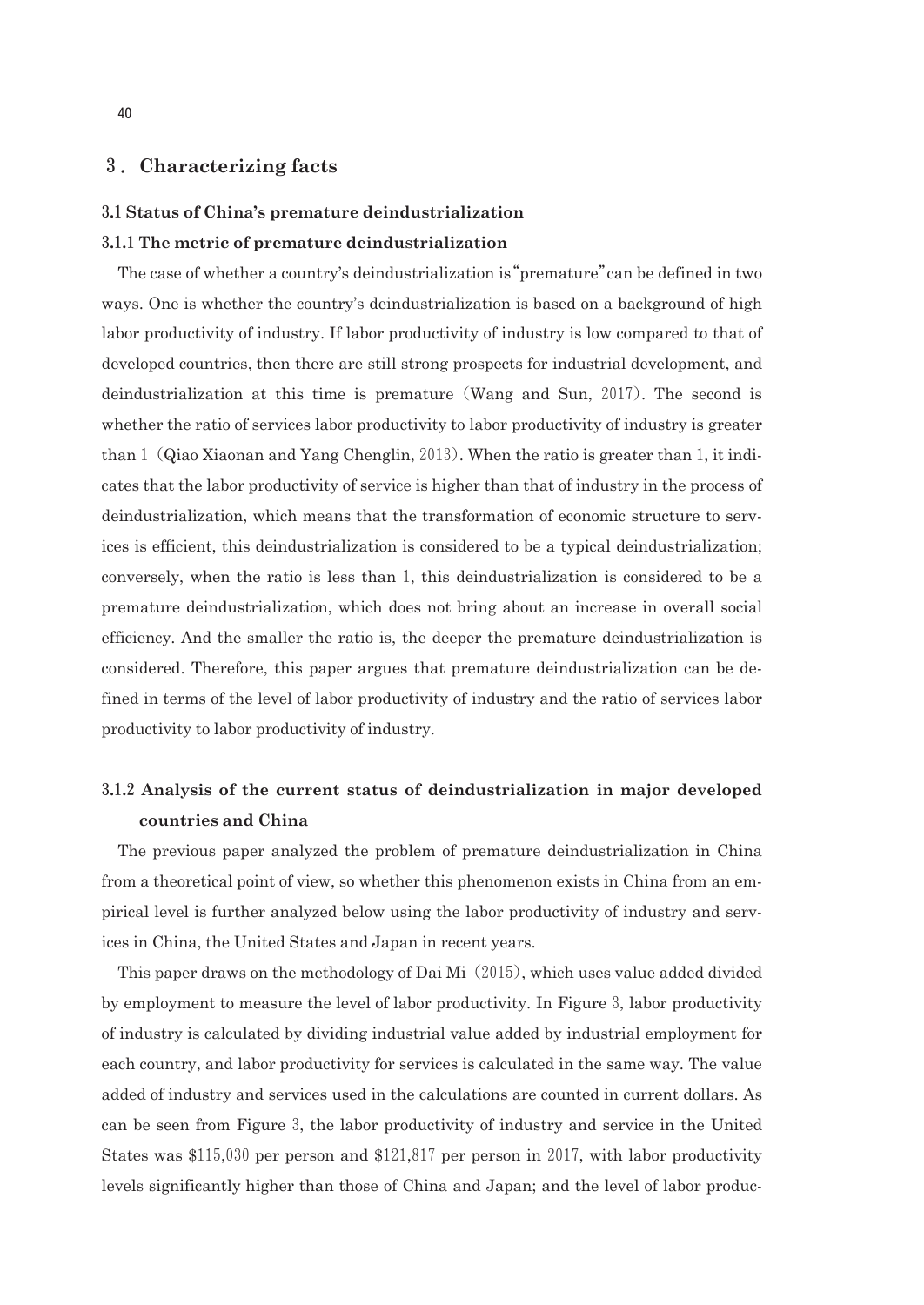Can Outward Foreign Direct Investment in Producer Services Alleviate Premature Deindustrialization ? 41



Source: Authors' calculations based on data from World Bank database.

## **Figure**3**: Labor productivity in industrial and service in China, the United States and Japan,**2004**-**2017

tivity in service in the United States was higher than that of industry, indicating that the deindustrialization of the United States was based on strong service development.

In Japan, which is also a developed country, the labor productivity of industry and service in 2017 was  $$88,109$  per person and  $$71,364$  per person, which is lower than that of the United States but still at a relatively high level. However, Japan's labor productivity of service is lower than labor productivity of industry, which is related to Japan's consistently strong industrial strength and the unusual deindustrialization path in its history. Japan's deindustrialization process almost coincided with the reindustrialization process in the United States, which leads to the reindustrialization policy of Japan imitating the United States showing the "chaotic" characteristic of oscillating between deindustrialization and reindustrialization7. As a result, the focus of Japan's industrial policy oscillated between the real economy and the service sector.

China's labor productivity in 2017 was  $$23,191$  per person and  $$18,694$  per person for industry and service. Labor productivity of industry is roughly20% of the United States

<sup>7</sup> Sun Li. Japan's Policies of"Deindustrialization"and"Reindustrialization"[J]. Japanese Studies,2018  $(06):49-72.$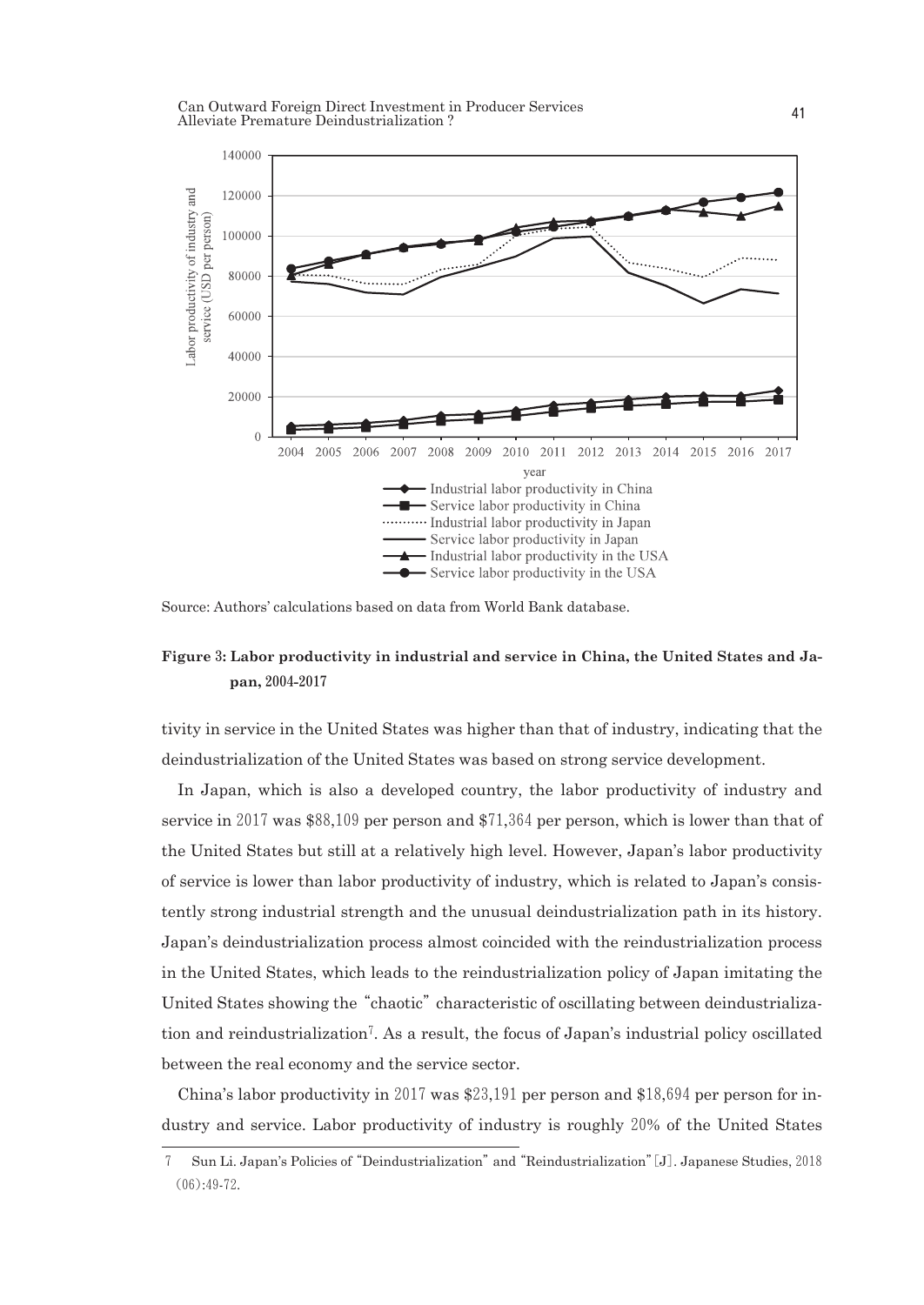and26% of Japan; labor productivity of service is roughly15% of the United States and 26% of Japan. It is clear that there is a large gap between China's labor productivity and that of developed countries. In addition to that, China's labor productivity of industry has been higher than that of the service, and although the ratio of labor productivity of service to labor productivity of industry shows an upward trend as seen in Figure 4, it remained below 1 with a ratio of  $0.8$  in 2017. This indicates that the main driving force of China's economic development at this stage is still industry, and the service sector is not yet mature enough to take over the position of industry.



**Figure** 4**: The ratio of labor productivity of service to labor productivity of industry, China,**2004**-**2017

Judging from both labor productivity and the ratio of labor productivity of service to labor productivity of industry, China has shown a tendency to premature deindustrialization.

#### 3**.**2**OFDI in producer services and labor productivity of industry**

The sectors included in the producer service studied in this paper, based on Industrial classification for national economic activities and Producer services classification(2015) in the context of the defined scope and data availability, drawing on the classification criteria of Yan Fumei(2018), the producer service is identified as the following seven sectors:  $(1)$  wholesale and retail trade;  $(2)$  transportation/storage and postal services;  $(3)$  information transmission/software and information technology services;(4)finance;(5)real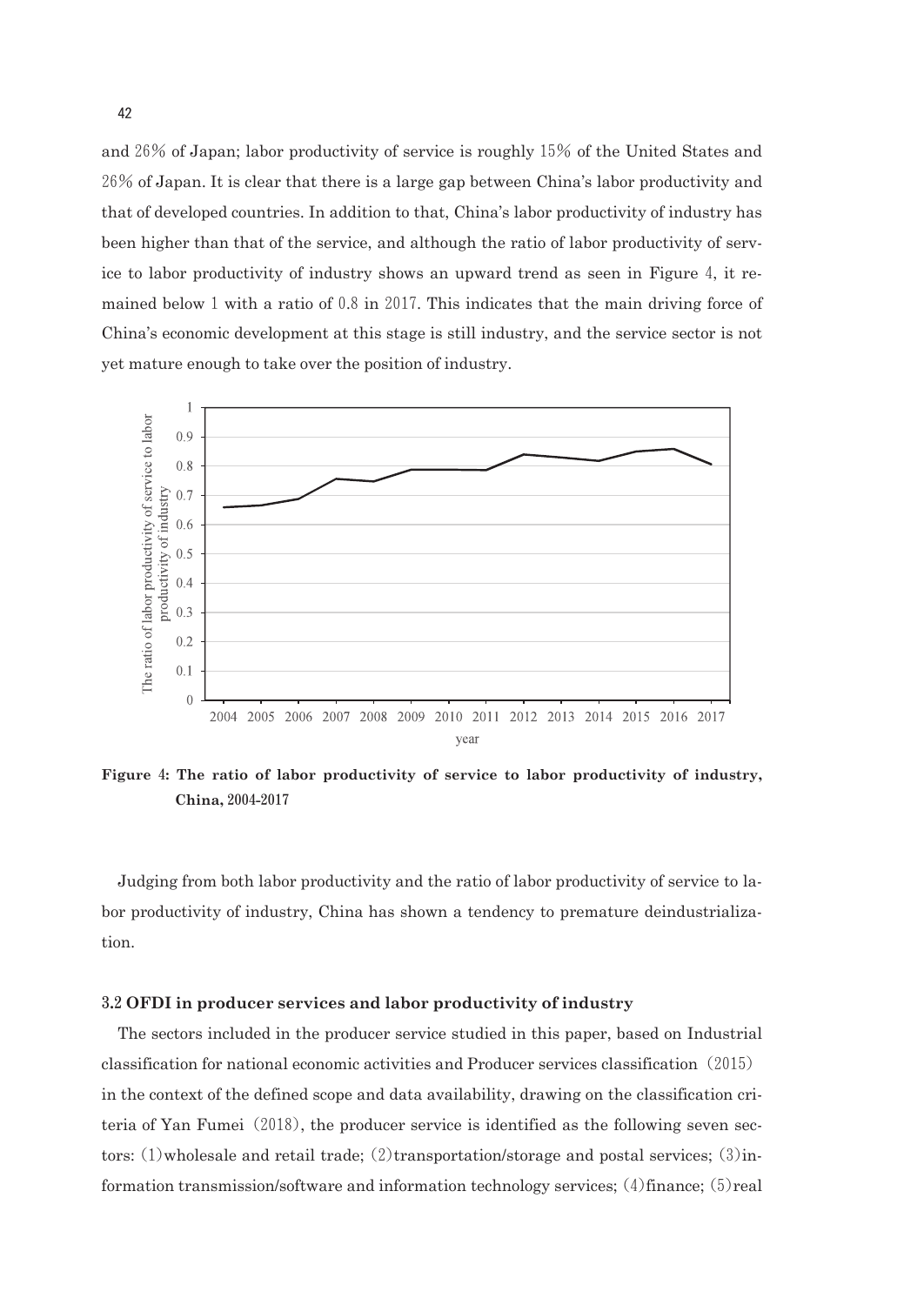estate; (6)leasing and business services and (7)scientific research and technical services. The data on OFDI in producer services used in this section are obtained from the Statistical Bulletin of China's Outward Foreign Direct Investment, the data on the number of invention patent applications and R&D investment are obtained from the China Statistical Yearbook on Science and Technology, and labor productivity of industry is calculated from the World Bank database data.

In the theoretical analysis, there is a reverse technology spillover effect of OFDI in producer services, while the level of technological innovation can be measured by the number of domestic invention patent applications. The scatter plot on the number of OFDI in producer services and invention patent applications from 2004-2017 is shown below.



**Figure**5**: OFDI in producer services and invention patent applications**

As shown in Figure 5, there is a significant positive correlation between OFDI in producer services and the number of invention patent applications, which represents the level of technological innovation. To ensure the smoothness of the sample data, the number of invention patent applications is taken as the logarithm for regression analysis, and the regression coefficient is  $0.0019$ , indicating that the number of invention patent applications increases by 0.19% when the OFDI in producer services increases by \$100 million. This indicates that OFDI in producer services has a positive effect on technological innovation.

Regarding the analysis of the market competition effect, R&D investment can be used as an indicator of technological innovation. The stronger the market competition is, the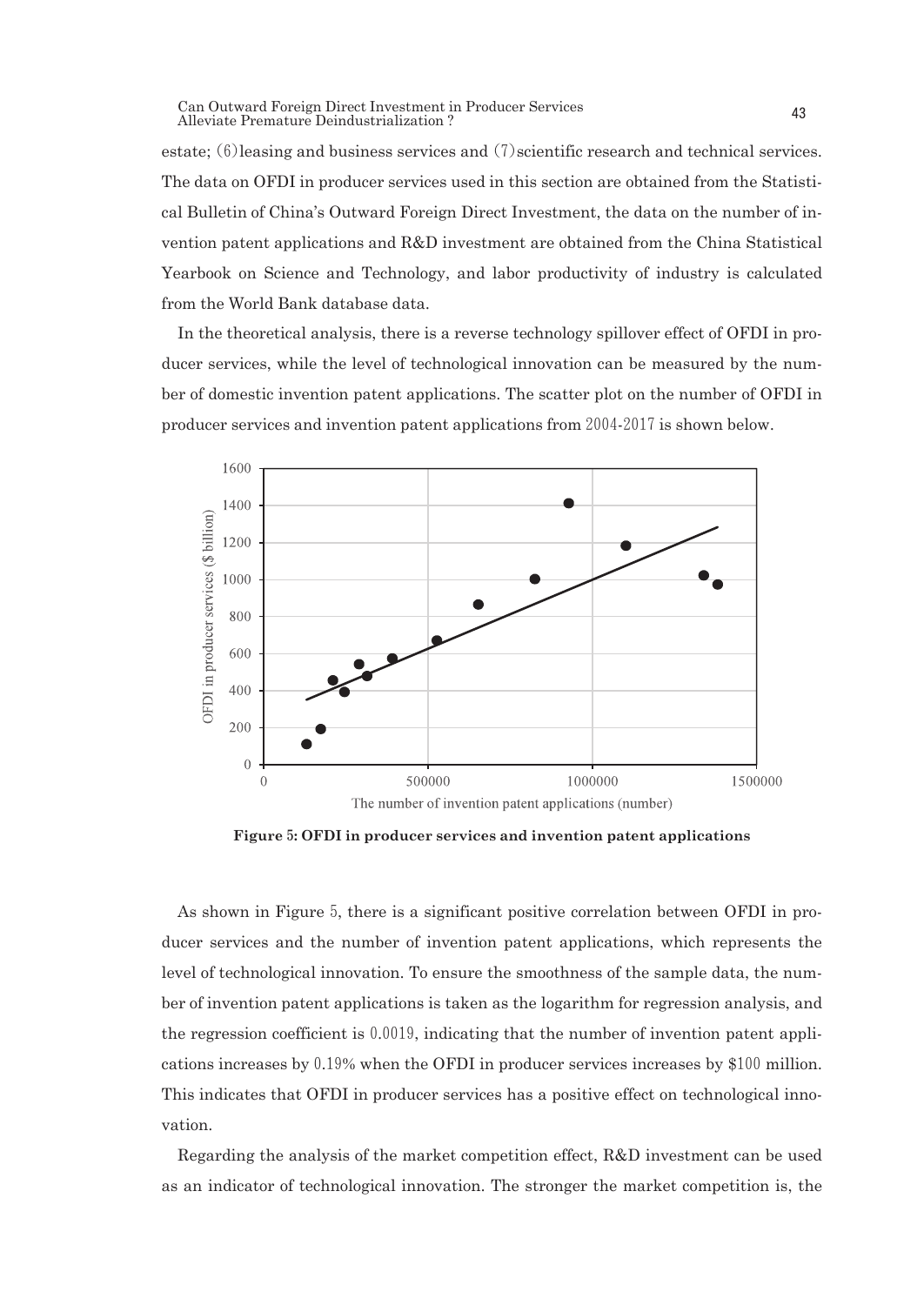more attention the enterprises pay to R&D investment, and the higher the R&D investment will be.



**Figure**6**: OFDI in producer services and R&D expenditure**

There is a significant positive relationship between OFDI in producer services and R& D expenditure, and the regression coefficient of the two is12.28, indicating that OFDI in producer services has a positive impact on R&D expenditure. The more R&D expenditure, the stronger the ability of enterprises to innovate and the higher the labor productivity.



**Figure**7**: OFDI in Producer services and Labor productivity of industry**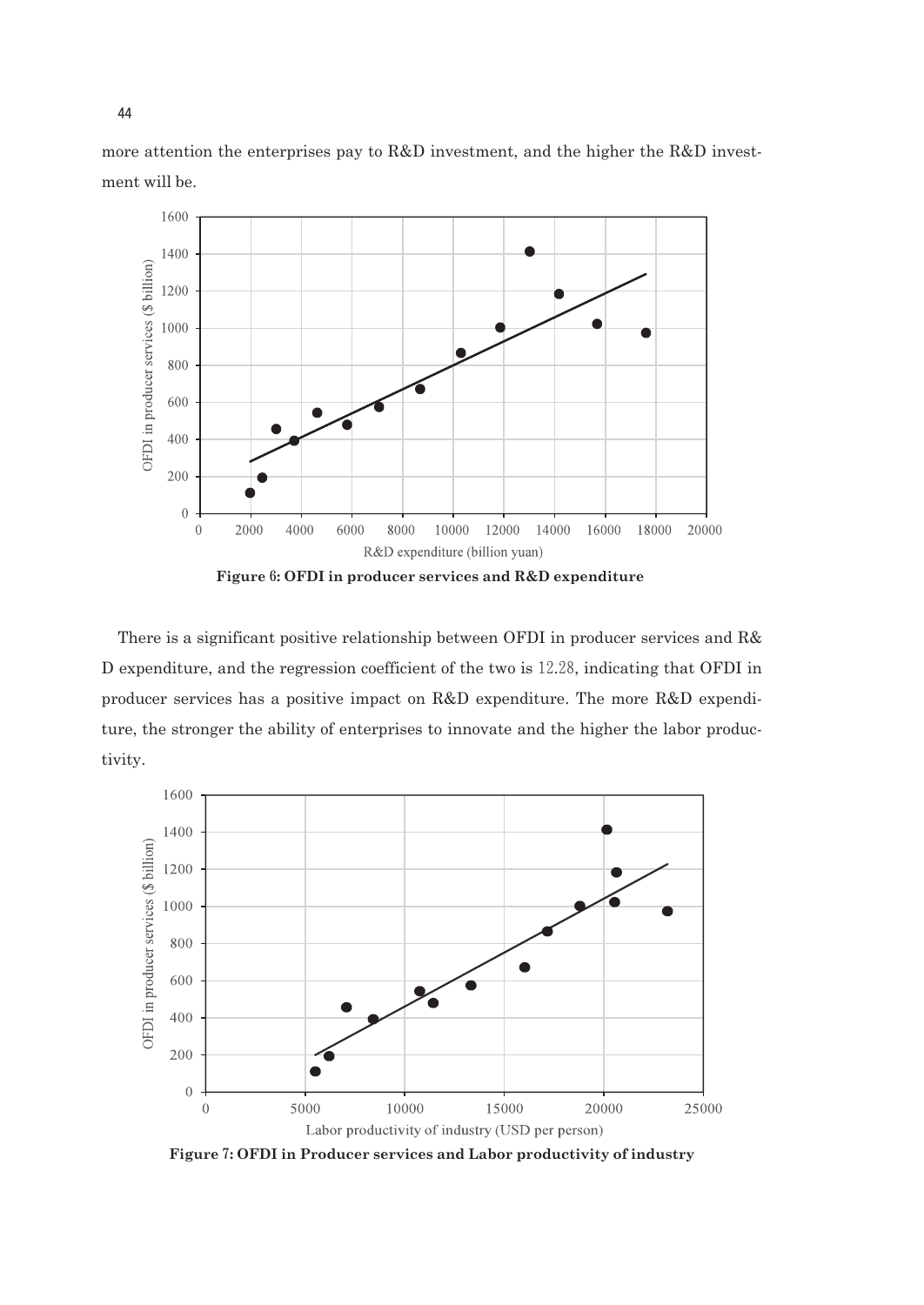As shown in Figure 7, there is a significant positive correlation between OFDI in producer services and labor productivity of industry. The regression coefficient is14.65, indicating that labor productivity of industry rises by  $$14.65$  per person for every  $$100$  million increase in OFDI in Producer Services. This is consistent with the theoretical expectation of the reverse technology spillover effect and the market competition effect from producer services in the previous analysis. It can be shown that the growth of OFDI in producer services drives the rise of labor productivity of industry.

#### 3**.**3**Producer services and industrialization**

The previous analysis has concluded that increased labor productivity of industry can effectively alleviate premature deindustrialization. Therefore, the growth of OFDI in producer services can lead to the growth of labor productivity of industry, which can naturally alleviate premature deindustrialization. Next, let us see whether the realistic data is the same as the theoretical analysis.



Source: Authors' calculations based on data from World Bank database and Statistical Bulletin of China's Outward Foreign Direct Investment.

## **Figure**8**: OFDI in producer services and the ratio of labor productivity of service to labor productivity of industry**

As shown in Figure 8, there is a significant positive correlation between the OFDI in producer services and ratio of labor productivity of service to labor productivity of industry. Because of the large unit difference between the independent variable and the vari-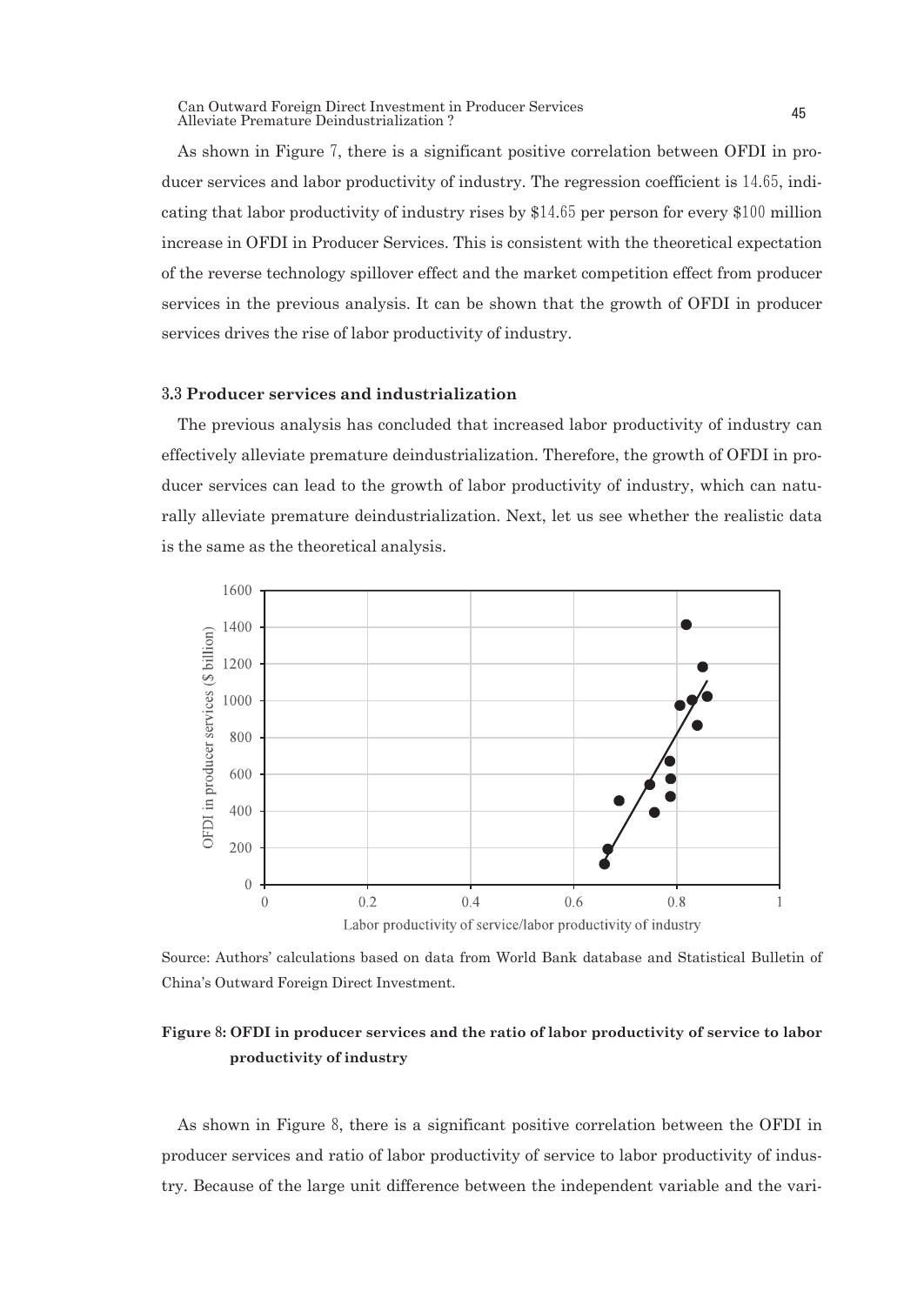able, the OFDI in Producer Services is taken as a logarithm for regression analysis in order to reduce the absolute value of the data. The regression coefficient between the two is 0.0842, indicating that a1% increase in OFDI in Producer Services increases the ratio of labor productivity of service to labor productivity of industry by  $0.0842\%$ . The higher the ratio of labor productivity of service to labor productivity of industry is, the lower the degree of premature deindustrialization is. Therefore, the growth of OFDI in producer services can slow down premature deindustrialization. This also fits perfectly with the previous theoretical analysis.

## 4.**Conclusions and policy recommendations**

#### 4**.**1**Conclusion**

This paper investigates the role of the development of OFDI in producer services on China's premature deindustrialization. Firstly, the labor productivity of China, the United States and Japan is compared to analyze whether there is premature deindustrialization in China. Secondly, the relationship between OFDI in producer services and labor productivity of industry in China is analyzed. Finally, whether OFDI in producer services plays an alleviating role in China's premature deindustrialization is analyzed. The main conclusions are as follows:

First, compared with the deindustrialization process in developed countries, China's deindustrialization shows that the labor productivity of industry and service is low, and the labor productivity of service is smaller than that of industry, so it can be judged that China has"premature deindustrialization".

Second, there is a positive correlation between OFDI in producer services and labor productivity of industry in China. This is related to the reverse technology spillover and market competition effects of OFDI in Producer Services on manufacturing. In addition, compared with OFDI in other industries, producer services, as an upstream industry of manufacturing, can directly affect manufacturing productivity.

Third, Chinese OFDI in producer services can alleviate the problem of premature deindustrialization. This is achieved by the transmission path that OFDI in producer services leads to an increase in labor productivity of industry and that an increase in labor productivity of industry can alleviate the problem of premature deindustrialization. As manufacturing productivity increases and profitability strengthens, capital flows to manufacturing will accelerate, pushing forward the deepening of deindustrialization, i.e., alleviating premature deindustrialization.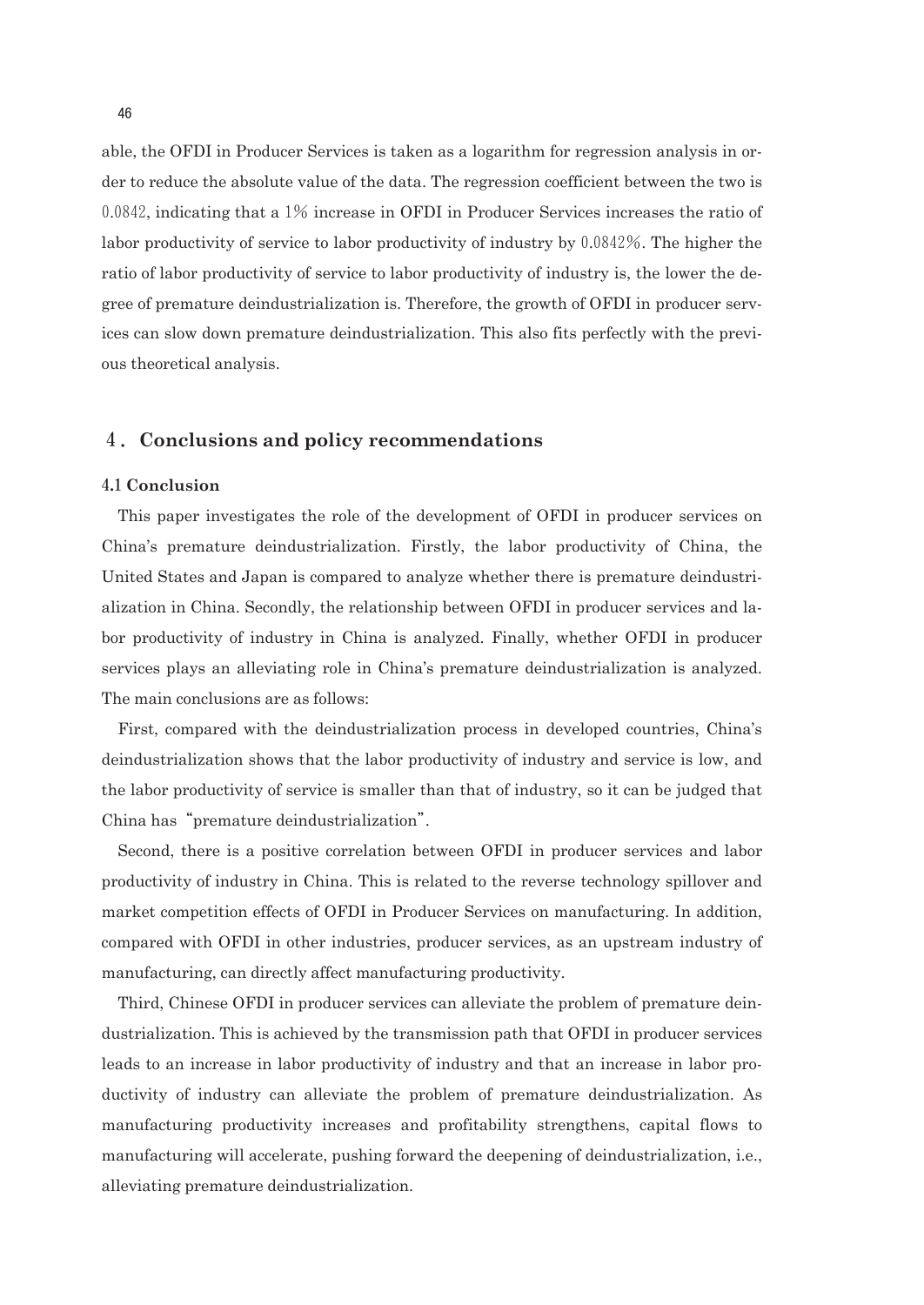Can Outward Foreign Direct Investment in Producer Services Can Outward Foreign Direct Investment in Producer Services<br>Alleviate Premature Deindustrialization ?

#### 4**.**2**Policy recommendations**

First, foreign investment in producer services should be vigorously developed to improve the productivity of the industry. The state and the government should provide financial assistance, enterprises should emphasize scientific and technological research and development in an effort to stimulate independent innovation in the industry. This will increase OFDI in producer services and promote productivity improvements in the manufacturing sector, alleviating China's premature deindustrialization while enhancing the industry's market competitiveness.

Second, in addition to promoting the development of OFDI in producer services, it is also necessary to strengthen the manufacturing industry's own technological upgrading, expand product diversity and industrial chains, maintain the global market competitiveness of China's manufacturing industry, and prevent the share of manufacturing industry from falling prematurely or substantially.

## **References**

- [1] Aghion P, Howitt P. The Economics of Growth [M]. *Published by MIT Press*, 2009.
- [2]Dasgupta S, Singh A. Manufacturing, Services and Premature Deindustrialization in Developing Countries: A Kaldorian analysis[J]. *WIDER Research Paper*,2006(49)
- [3] Grabowski R. Premature Deindustrialization and Inequality [J]. *International Journal of Social Economics*,2017,44(2):154-168.
- [4] Guerrieri P, Meliciani V. Technology and International Competitiveness: The Interdependence Between Manufacturing and Producer Services[J]. *Structural Change & Economic Dynamics*,2005,16 (4):489-502.
- [5]Keller W. Knowledge Spillovers at the World's Technology Frontier[J]. *CEPR working paper*,2001 (2815).
- [6] Klodawsky F. Recognizing Social and Economic Rights in Neo-liberal Times: Some Geographic Reflections[J]. *Canadian Geographer*,2001,45(1):167-172.
- [7] Petr P, Boleslaw Di, Guzik R. Industrial Upgrading Through Foreign Direct Investment in Central European Automotive Manufacturing[J]. *European Urban and Regional Studies*,2009(15):120-133.
- [8]Rodrik D. Premature Deindustrialization[J]. *Journal of Economic Growth*,2016,21(1):1-33.
- [9]Saskia S.The Global City: New York, London, Tokyo, New Jersey[M]. *Published by Princeton University Press*,2001.
- [10]Silva J A. Regional Deindustrialization: Concepts, Causes, Effects and the Brazilian Case[J]. *Gestão & Produção*,2019,26(4).
- [11]Tregenna F. A New Theoretical Analysis of Deindustrialization[J]. *Cambridge Journal of Economics*, 2013,38(6):1373-1390.